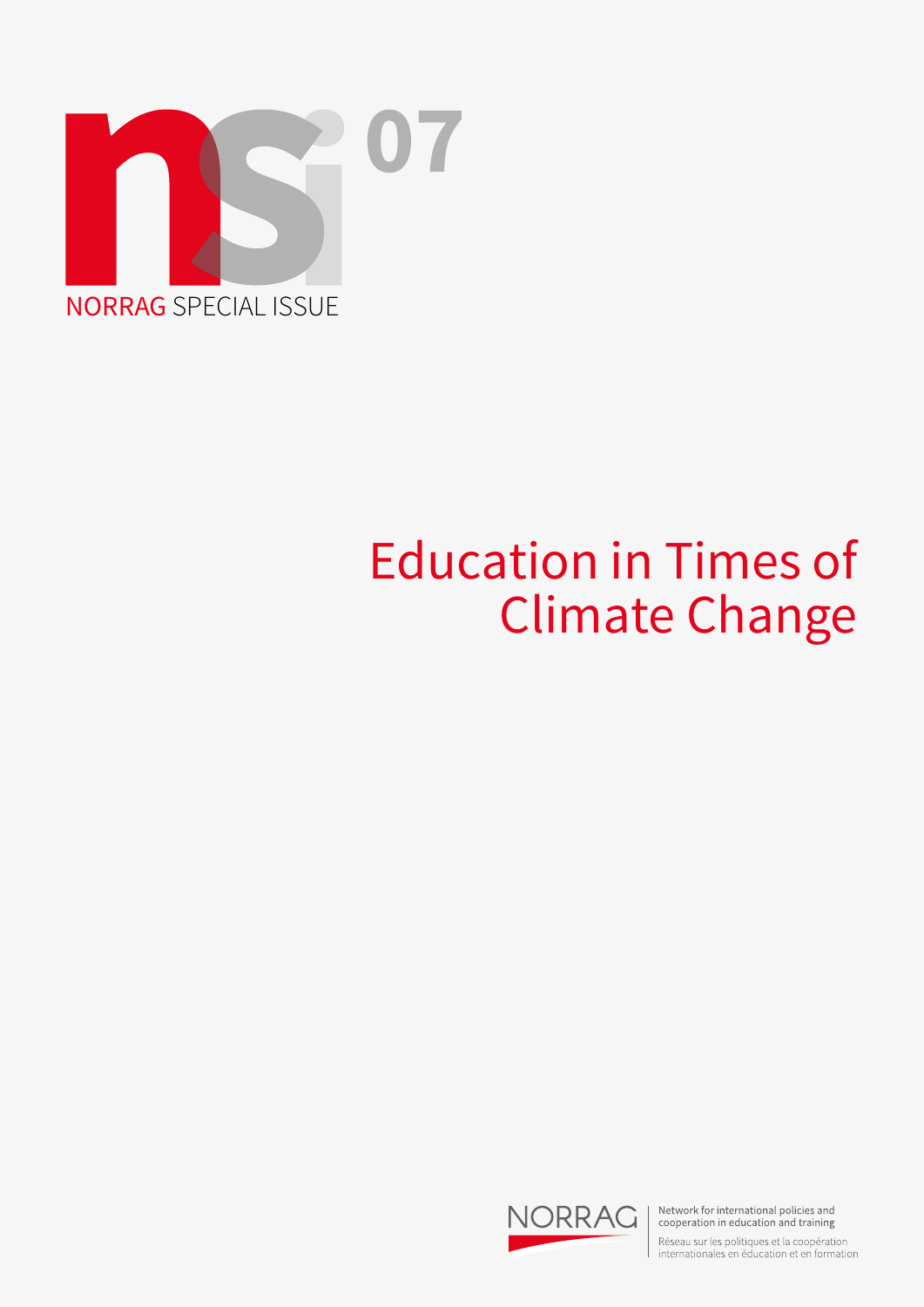## **Contents**

| Setting the Scene<br>3<br>Distinguished Professor Heila Lotz-Sisitka, Environmental Learning Research Centre Rhodes University, South Africa; |                                                                                                                                                                                                                                                                                                                                                                                                                                                                                                                                                                                                                                                                                                                                                                                                                                                       |        |
|-----------------------------------------------------------------------------------------------------------------------------------------------|-------------------------------------------------------------------------------------------------------------------------------------------------------------------------------------------------------------------------------------------------------------------------------------------------------------------------------------------------------------------------------------------------------------------------------------------------------------------------------------------------------------------------------------------------------------------------------------------------------------------------------------------------------------------------------------------------------------------------------------------------------------------------------------------------------------------------------------------------------|--------|
|                                                                                                                                               | Professor Eureta Rosenberg, Environmental Learning Research Centre Rhodes University, South Africa                                                                                                                                                                                                                                                                                                                                                                                                                                                                                                                                                                                                                                                                                                                                                    |        |
|                                                                                                                                               | Part 1: Overview Perspectives                                                                                                                                                                                                                                                                                                                                                                                                                                                                                                                                                                                                                                                                                                                                                                                                                         | 10     |
|                                                                                                                                               | 01 The Uses of Policy Research<br>Marcia McKenzie, Professor, University of Melbourne/University of Saskatchewan, Australia and member of the<br>Monitoring and Evaluating Climate Communication and Education Project, Australia;<br>Aaron Benavot, Professor, University of Albany-SUNY, United States of America and member of the Monitoring<br>and Evaluating Climate Communication and Education Project, USA                                                                                                                                                                                                                                                                                                                                                                                                                                   | $10\,$ |
|                                                                                                                                               | 02 The Banality Of Climate Collapse: What Can Education Do?<br>Edgar J. González Gaudiano, Dr., Senior researcher, Institute of Educational Research, University of Veracruz, México;<br>Pablo A. Meira Cartea Professor, Faculty of Education, University of Santiago de Compostela, Spain                                                                                                                                                                                                                                                                                                                                                                                                                                                                                                                                                           | 14     |
|                                                                                                                                               | 03 Towards Climate Justice: Lessons from Girls' Education<br>Christina T. Kwauk, Education Consultant, Kwauk and Associates, United States                                                                                                                                                                                                                                                                                                                                                                                                                                                                                                                                                                                                                                                                                                            | 19     |
|                                                                                                                                               | 04 Developing National Strategies: the Zambia Context<br>Justin Lupele, PhD, Environment and Education Specialist, Beehive Associates Limited, Zambia                                                                                                                                                                                                                                                                                                                                                                                                                                                                                                                                                                                                                                                                                                 | 24     |
|                                                                                                                                               | Part 2: Expanding Learning and Agency Across Boundaries                                                                                                                                                                                                                                                                                                                                                                                                                                                                                                                                                                                                                                                                                                                                                                                               | 29     |
|                                                                                                                                               | 05 Transformation through Crisis: A Municipal Enacted Utopia in Finland<br>Annalisa Sannino, PhD, Professor, Tampere University, Finland;<br>Yrjö Engeström, PhD, Professor Emeritus, University of Helsinki, Finland                                                                                                                                                                                                                                                                                                                                                                                                                                                                                                                                                                                                                                 | 29     |
|                                                                                                                                               | 06 Climate Change Resilience through Collaborative Learning in the Colombian Coffee Region<br>Thomas Macintyre, Dr., Project leader, Fundación Mentes en Transición, Colombia, South America;<br>Martha Chaves, Dr., Director Fundación Mentes en Transición, Colombia, South America;<br>Tatiana Monroy, Ms., Sustainability practitioner, Fundación Mentes en Transición, Colombia, South America                                                                                                                                                                                                                                                                                                                                                                                                                                                   | 33     |
|                                                                                                                                               | 07 Towards an Unhidden Curriculum<br>Sarah Van Borek, Dr., Consultant, Environmental Learning Research Centre Rhodes University, South Africa                                                                                                                                                                                                                                                                                                                                                                                                                                                                                                                                                                                                                                                                                                         | 37     |
|                                                                                                                                               | Part 3: Transforming Learning, Activism and Relating                                                                                                                                                                                                                                                                                                                                                                                                                                                                                                                                                                                                                                                                                                                                                                                                  | 42     |
|                                                                                                                                               | 08 The Living Library: Transdisciplinary Conversations<br>Laila Mendy, Ms, Project Coordinator at Climate Change Leadership, Uppsala University, Sweden;<br>Isabel Baudish, Ms, Project Coordinator at Climate Change Leadership, Uppsala University, Sweden;<br>Stefania Barca Zennström, Dr., Visiting Professor in Climate Change Leadership, Uppsala University, Sweden                                                                                                                                                                                                                                                                                                                                                                                                                                                                           | 42     |
|                                                                                                                                               | 09 Scholar Activist Solidarity in Ocean Justice Movements in South Africa<br>Taryn Pereira, Ms, Researcher, Environmental Learning Research Centre, Rhodes University, South Africa;<br>Dylan McGarry, Dr, Co-Director of the One Ocean Hub and Senior Researcher, Environmental Learning Research<br>Centre, Rhodes University, South Africa                                                                                                                                                                                                                                                                                                                                                                                                                                                                                                         | 50     |
| 10                                                                                                                                            | Reimagining the Place of Nature in Education: Photographic Provocations for Relational Becoming<br>Elisabeth Barratt Hacking, Mrs, Senior Lecturer, Deputy Head, Department of Education, University of Bath, England;<br>Bethany Davies, Mrs, independent researcher, Australia;<br>Eliane Bastos, Ms, PhD Researcher, Department of Education, University of Bath, England;<br>Ria Dunkley, Dr, Senior Lecturer, School of Education, University of Glasgow, Scotland;<br>Hannah Hogarth, Mrs, PhD Researcher, Department of Education, University of Bath, England;<br>Jenny Quinn, Ms, Learning and development professional, Bristol, England;<br>Bryony Sands, Dr, Postdoctoral Fellow, Gund Institute for Environment, University of Vermont, United States;<br>Lucy Wenham, Dr, Lecturer, School of Education, University of Bristol, England | 56     |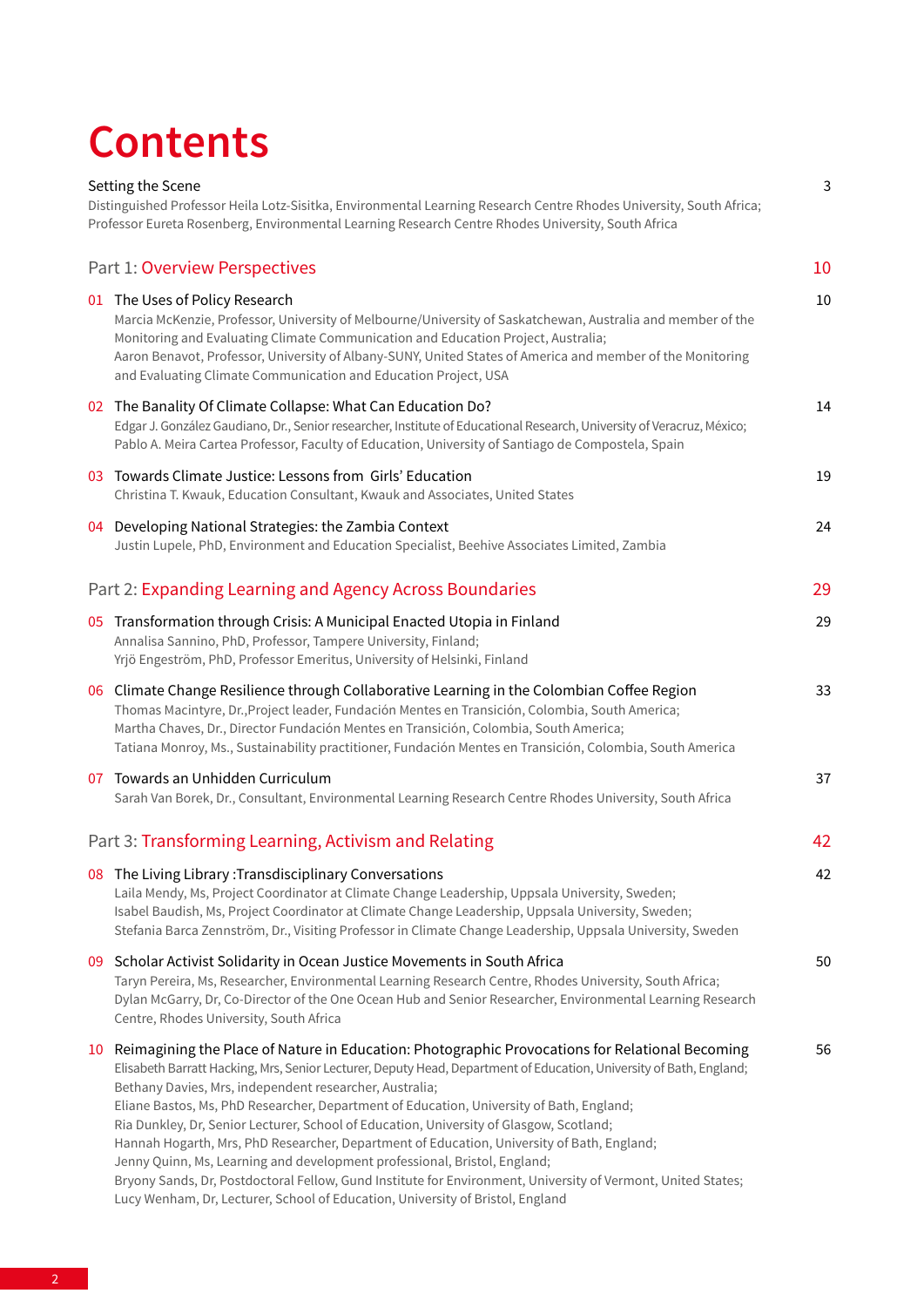|                                                      | 11 Eco-Citizenship Development in a High School in México<br>Laura Bello Benavides, Dr, academic at the Educational Research Institute, Veracruz University, Mexico                                                                                                                                                                                                                                                                                                                                                                                                                                                                                                                                                  | 62 |
|------------------------------------------------------|----------------------------------------------------------------------------------------------------------------------------------------------------------------------------------------------------------------------------------------------------------------------------------------------------------------------------------------------------------------------------------------------------------------------------------------------------------------------------------------------------------------------------------------------------------------------------------------------------------------------------------------------------------------------------------------------------------------------|----|
|                                                      | Part 4: Engaging Diverse Knowledges in Climate Change Response                                                                                                                                                                                                                                                                                                                                                                                                                                                                                                                                                                                                                                                       | 66 |
|                                                      | 12 University Community Engagement in Mozambique<br>Adriano Felix, Mr, Assistant lecturer of Urbanism at Lurio University, Faculty of Architecture and Spatial<br>Planning and Executive Director at Mozambican Association for Applied Studies (AMEA), Mozambique                                                                                                                                                                                                                                                                                                                                                                                                                                                   | 66 |
|                                                      | 13 Diverse Ways of Knowing: Challenges for Responding to Climate Change<br>D.R. du Toit, Research Associate, Association for Water and Rural Development, South Africa;<br>S.R. Pollard, Executive Director, Association for Water and Rural Development, South Africa;<br>C. Chikunda, Programme manager, Education for Sustainable Development, United Nations Educational,<br>Scientific and Cultural Organization, Regional Office of Southern Africa, Zimbabwe;<br>R.L. Ison, Professor of Systems, Applied Systems Thinking in Practice Group, Open University, United Kingdom                                                                                                                                 | 70 |
|                                                      | 14 Rethinking School Community Participation Policies in Times of Climate Change in Mexico<br>Juan Carlos A. Sandoval Rivera, Dr, Researcher, Instituto de Investigaciones en Educación, Universidad<br>Veracruzana, México;<br>Rosa Guadalupe Mendoza Zuany, Dr, Researcher, Instituto de Investigaciones en Educación, Universidad<br>Veracruzana, México;<br>María Concepción Patraca Rueda, PhD student, Instituto de Investigaciones en Educación, Universidad Veracruzana, México;<br>Fabiola Itzel Cabrera García, PhD student, Instituto de Investigaciones en Educación, Universidad Veracruzana, México                                                                                                    | 75 |
| Part 5: Young People and the Call for Climate Action |                                                                                                                                                                                                                                                                                                                                                                                                                                                                                                                                                                                                                                                                                                                      | 80 |
|                                                      | 15 Regenerative Youth Futures: Learning Beyond Perfunctionary Awareness and Behavioral Change<br>Nokuthula Daweti, Ms, Co-Founder and Director, Makhanda Black Kollective, South Africa;<br>Sanele KaNtshingana, Mr, PhD candidate, Historical Studies, University of Cape Town, South Africa;<br>Injairu Kulundu-Bolus, Dr, Senior Lecturer, Environmental Learning Research Centre, Rhodes University, South Africa                                                                                                                                                                                                                                                                                                | 80 |
|                                                      | 16 School Strikes as Catalysts for Rethinking Educational Institutions, Purposes and Practices<br>Ole Andreas Kvamme, Associate Professor, Department of Teacher Education and School Research,<br>University of Oslo, Norway;<br>Astrid Sinnes, Professor of Science Education, Norwegian University of Life Sciences, Norway;<br>Arjen Wals, Professor of Transformative Learning for Socio-Ecological Sustainability, Wageningen University,<br>The Netherlands                                                                                                                                                                                                                                                   | 85 |
|                                                      | South African Youth Co-Engaged in Climate Policy Making<br>Coleen Vogel, Distinguished Professor, Global Change Institute, University of the Witwatersrand, South Africa;<br>Bright Nkrumah, Dr, Post-doctoral scholar, Global Change Institute, University of the Witwatersrand, South Africa;<br>Desirée Kosciulek, Head of Youth Programmes, South African Institute of International Affairs, South Africa;<br>Ditebogo Lebea, Youth Programmes Associate, South African Institute of International Affairs, South Africa;<br>Tyler Booth, Youth Policy Committee, - South African Institute of International Affairs, South Africa;<br>Marjorie Brown, Head of History Department, Roedean School, South Africa | 91 |
|                                                      | Part 6: Children's Voices in Climate Action                                                                                                                                                                                                                                                                                                                                                                                                                                                                                                                                                                                                                                                                          | 95 |
|                                                      | 18 Responding to Voices of Children<br>Karin Sporre, Professor, Department of Applied Educational Science, Umeå University, Sweden;<br>Christina Osbeck, Professor, Department of Pedagogical, Curricular and Professional Studies, University<br>of Gothenburg, Sweden                                                                                                                                                                                                                                                                                                                                                                                                                                              | 95 |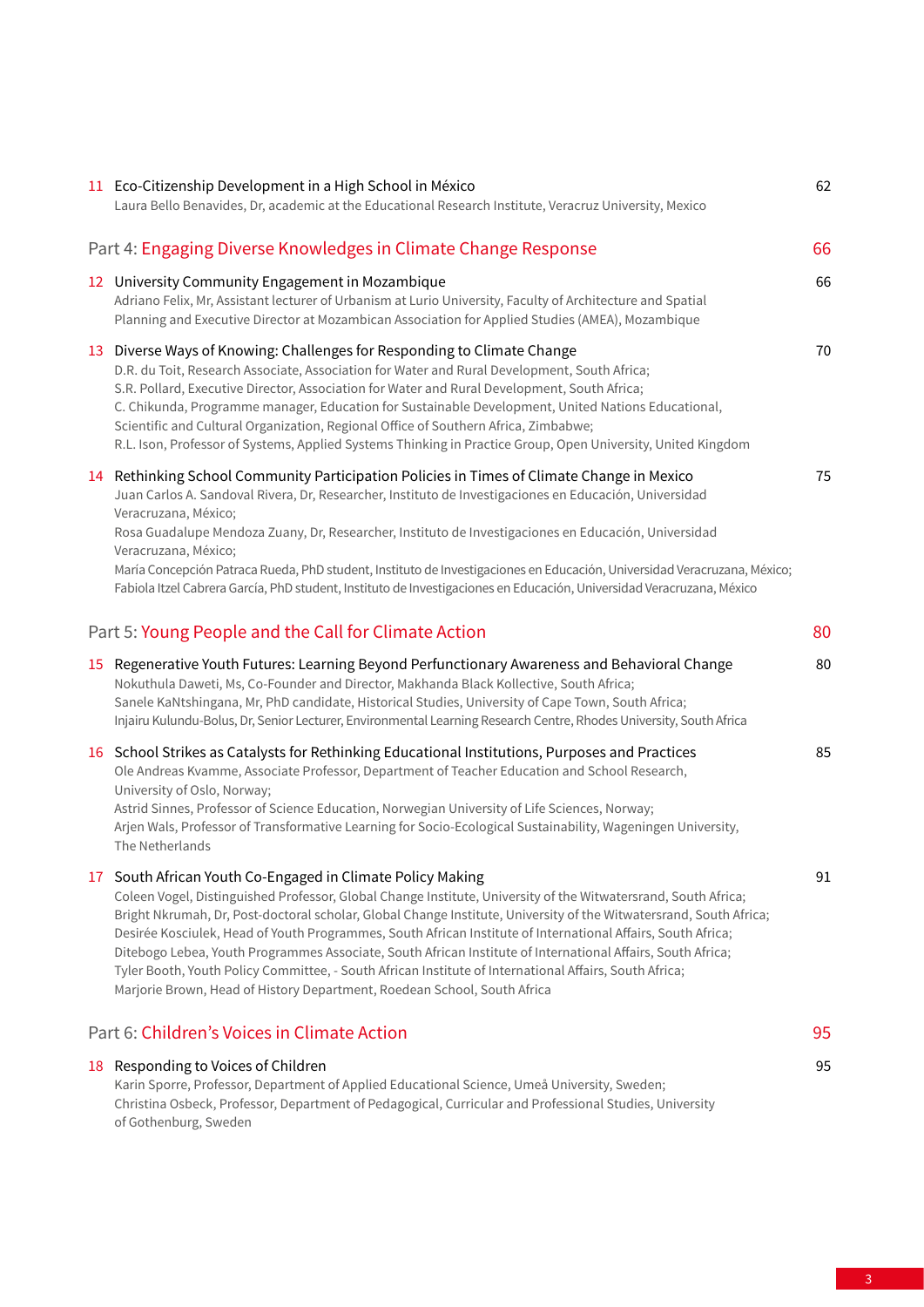| 19 Using Weather as Teaching Moments for Young Children<br>Irida Tsevreni, Assistant Professor, Department of Early Childhood Education, University of Thessaly, Greece;<br>Nikolaos Proutsos, Associate Researcher, Institute of Mediterranean Forest Ecosystems, Hellenic Agricultural<br>Organisation "DEMETER", Greece;<br>Dimitris Tigkas, Laboratory of Reclamation Works and Water Resources Management, National Technical<br>University of Athens, Greece                                                                                                                        | 99  |
|-------------------------------------------------------------------------------------------------------------------------------------------------------------------------------------------------------------------------------------------------------------------------------------------------------------------------------------------------------------------------------------------------------------------------------------------------------------------------------------------------------------------------------------------------------------------------------------------|-----|
| 20 Making space for children's voices in climate action<br>Anna James, (Ms), PhD Scholar, Environmental Learning Research Centre, Rhodes University, South Africa;<br>Nanna Jordt Jørgensen, Associate professor, University College Copenhagen, Denmark                                                                                                                                                                                                                                                                                                                                  | 105 |
| Part 7: Transforming Higher Education for Sustainable Futures                                                                                                                                                                                                                                                                                                                                                                                                                                                                                                                             | 110 |
| 21 Higher Education Leadership: Cruise or Expedition?<br>John Holmberg Professor at Division of Physical Resource Theory, Chalmers University of Technology,<br>Gothenburg, Sweden;<br>Johan Holmén, Dr., Postdoctoral researcher at Division of Physical Resource Theory, Chalmers University<br>of Technology, Gothenburg, Sweden                                                                                                                                                                                                                                                       | 110 |
| 22 Strategies Advancing Climate Change Education in Three Brazilian Universities<br>Luciana Brandli, Dr., Professor, University of Passo Fundo, Brazil;<br>Amanda Salvia, Dr., Research Associate, University of Passo Fundo, Brazil;<br>Janaina Mazutti, Researcher, University of Passo Fundo, Brazil;<br>Giovana Reginatto, Researcher, University of Passo Fundo, Brazil;<br>Tercio Ambrizzi, Dr., Professor, University of São Paulo, Brazil;<br>Salomão Hage, Dr., Professor, Federal University of Pará, Brazil;<br>Tristan McCowan, Dr., Professor, University College London, UK | 115 |
| 23 Environmental Initiatives at West Bengal State University<br>Shnaoli Chakraborty Acharya, Dr, Assistant Professor, West Bengal State University, India                                                                                                                                                                                                                                                                                                                                                                                                                                 | 120 |
| 24 A University Course Aiming at Whole Community Transformation in Malaysia<br>Zainal Abidin Sanusi, Director, Sejahtera Centre for Sustainability and Humanity, International Islamic<br>University, Malaysia;<br>Dzul Razak, Rector, International Islamic University, Malaysia                                                                                                                                                                                                                                                                                                         | 124 |
| Part 8: Inclusive, Responsive Educational Transformations in Service of Sustainable Futures                                                                                                                                                                                                                                                                                                                                                                                                                                                                                               | 129 |
| 25 Botswana Teacher Educators and Schools Respond to Climate Change<br>Nthalivi Silo, Dr (Primary Education), University of Botswana, Botswana;<br>Kgosietsile Velempini, Dr (Languages and Social Sciences Education), University of Botswana, Botswana;<br>Mphemelang Joseph Ketlhoilwe, Professor (Languages and Social Sciences Education), University of Botswana, Botswana                                                                                                                                                                                                          | 129 |
| 26 Faculties of Education as Innovation Brokers<br>Ying-Syuan (Elaine) Huang, Dr., Research Associate, McGill University, Canada;<br>Stephanie Leite, PhD Student, McGill University, Canada;<br>Blane Harvey, Dr., Assistant Professor, McGill University, Canada                                                                                                                                                                                                                                                                                                                        | 135 |
| 27 Incubating TVET Policies in Uganda<br>Sidney Muhangi, PhD Scholar, Environmental Learning Research Centre, Rhodes University, South Africa;<br>David Monk, PhD, Lecturer, Gulu University, Uganda;<br>Scovia Adrupio, Ms, Researcher, Gulu University, Uganda                                                                                                                                                                                                                                                                                                                          | 140 |
| 28 Planning for the Educational Impacts of Internal Displacement<br>Christelle Cazabat, PhD, Research Manager at the Internal Displacement Monitoring Centre, France                                                                                                                                                                                                                                                                                                                                                                                                                      | 144 |